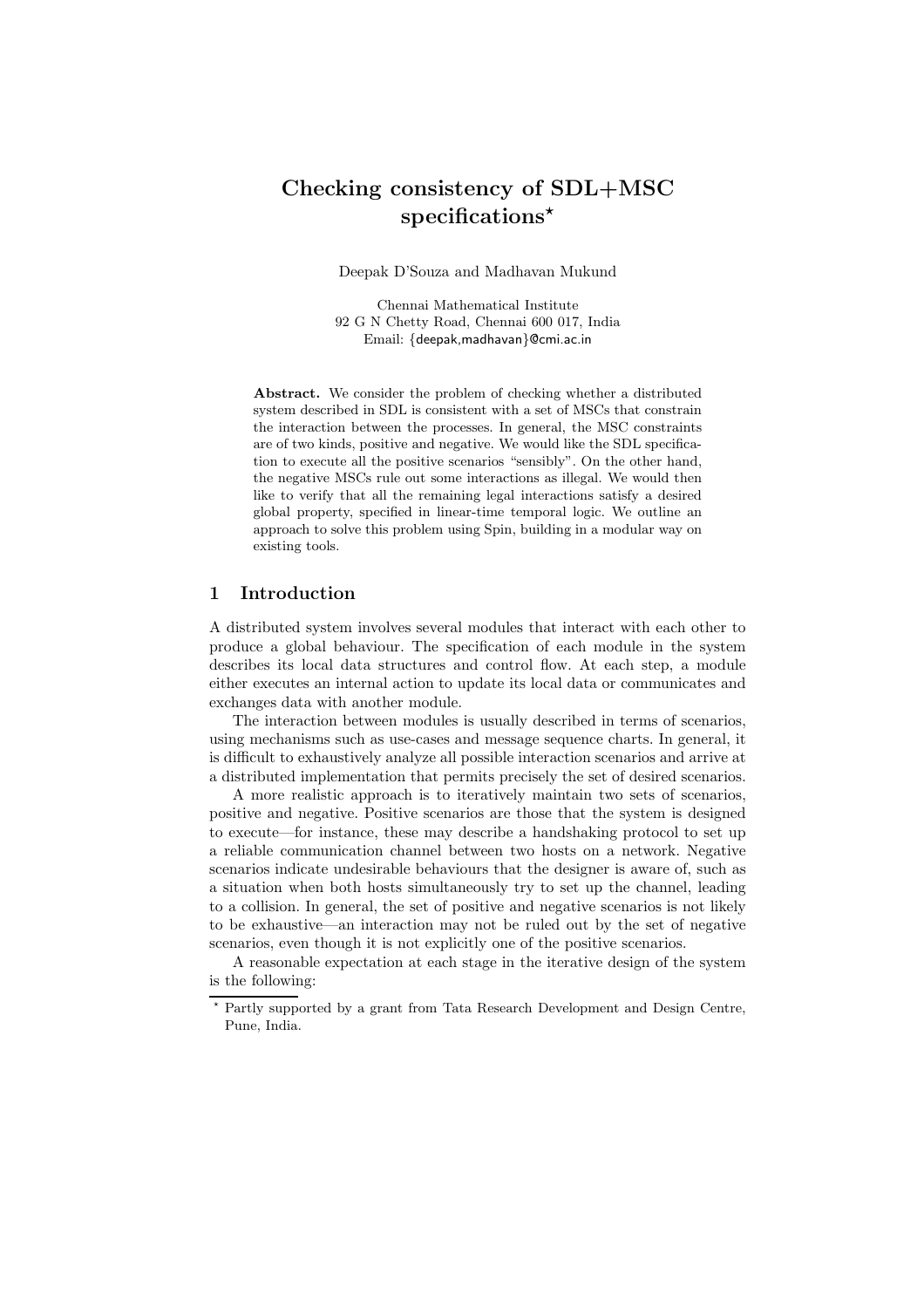- The system should be able to execute every positive scenario in at least one way and each execution of such a scenario should leave the system in a specified safe state.
- All legal behaviours of the system—those that do not exhibit any of the negative scenarios—should satisfy a desired global property.

If the system fails the first test, the existing design has a major flaw that must be fixed. On the other hand, failure to pass the second test probably reveals an incomplete understanding on the part of the system designer of which interaction scenarios are undesirable. In either case, the test provides some insight into how the design should be refined in the next iteration.

When the system passes both tests, the designer can concentrate on cutting out the current set of negative scenarios to complete the design. The interactions permitted by the system at this point may exceed the positive scenarios required by the original design, but this relaxation on its own does not violate the global specification. One virtue of this approach is that the designer naturally arrives at a less constrained, simpler implementation of the specification, rather than a precise implementation that may be unnecessarily complex.

To make the problem more concrete, we fix the following context: individual modules are described using the visual specification language SDL [11, 14]. Scenarios involving specific subsets of modules are specified using collections of message sequence charts (MSCs) [10, 16]. The global specification is a formula in linear-time temporal logic (LTL) [15, 12].

We propose a solution to the problem using the model-checking system Spin [9]. The tools developed at Verimag and Eindhoven [4, 3] jointly provide an automated framework for translating a large class of SDL specifications into Promela, the process description language used by Spin. Our approach is to add an extra monitor process to the Promela translation of an SDL specification. Each of the Promela processes arising out of the translation is modified so that it synchronizes with the monitor process whenever it sends or receives a message. The monitor process can thus track the communication pattern executed by the original set of processes.

One complication is that we interpret the positive and negative MSC specifications as templates that may embed loosely in the actual communication graph of the processes [13]. The monitor process thus has to determine how the template is embedded. For positive specifications, it suffices to guess the embedding nondeterministically. To deal with negative specifications, however, we need to check embedability deterministically. We establish a graph-theoretic property of embeddings that permits us to construct a relatively efficient deterministic monitor process. After constructing an appropriate monitor process, depending on whether we are checking the positive or negative scenarios, we enhance the original temporal logic specification for the system with a temporal logic assertion about the monitor to form a more complex formula that can be automatically converted into a Spin never claim.

The paper is organized as follows. We begin with a description of how we interpret positive and negative MSC specifications. The next section provides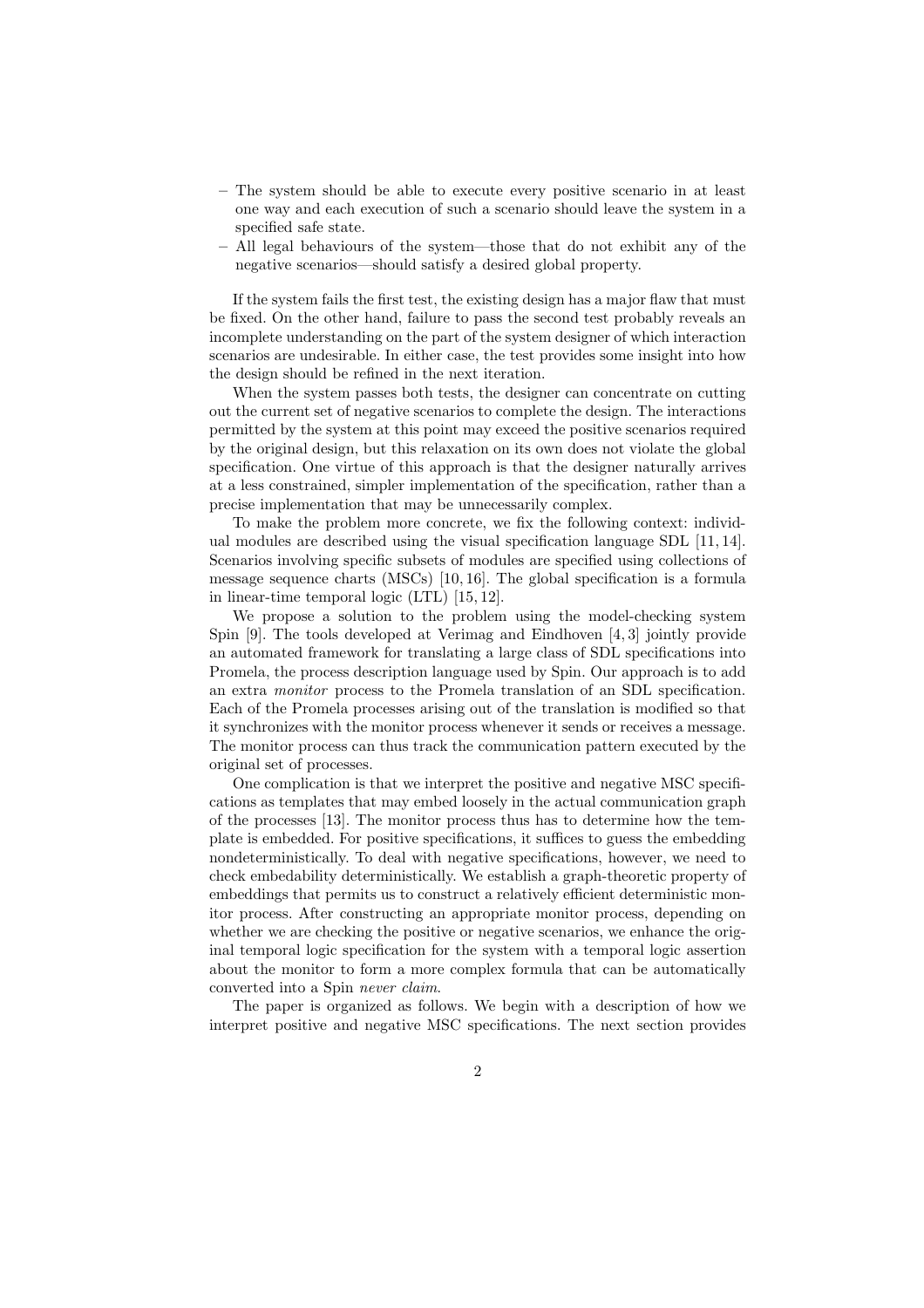some background on synthesizing finite-state automata from MSCs. Section 4 is the heart of the paper, describing how we tackle the consistency problem in Promela. We conclude with a summary and discussion of future work.

# 2 Positive and negative MSC specifications

We assume that the processes in the distributed system specified in SDL are connected by one-way channels. In general, a pair of processes may be connected by more than one such channel. Each channel is assumed to be point-to-point and FIFO, but there is no FIFO assumption across channels.

A sequence of messages transmitted between the processes can be described graphically using a message sequence chart (MSC). We do not formally define either SDL or MSCs in this paper—both notations are reasonably intuitive and we will explain the notation through some representative examples.



Fig. 1. A simple TCP-like connection establishment protocol

In Figure 1, a simplified version of the connection phase of the TCP protocol is specified in SDL. In general, there will be two identical copies of this process. One of the copies will be passive (the *server*) while the other will be active (the client). The server performs a passive open and waits in state LISTEN for a message SYN from the client. The client perform an active open and sends a SYN to the server, who responds with an ACK. The client then responds with a ACK and both client and server move into the state CONNECT. Receiving a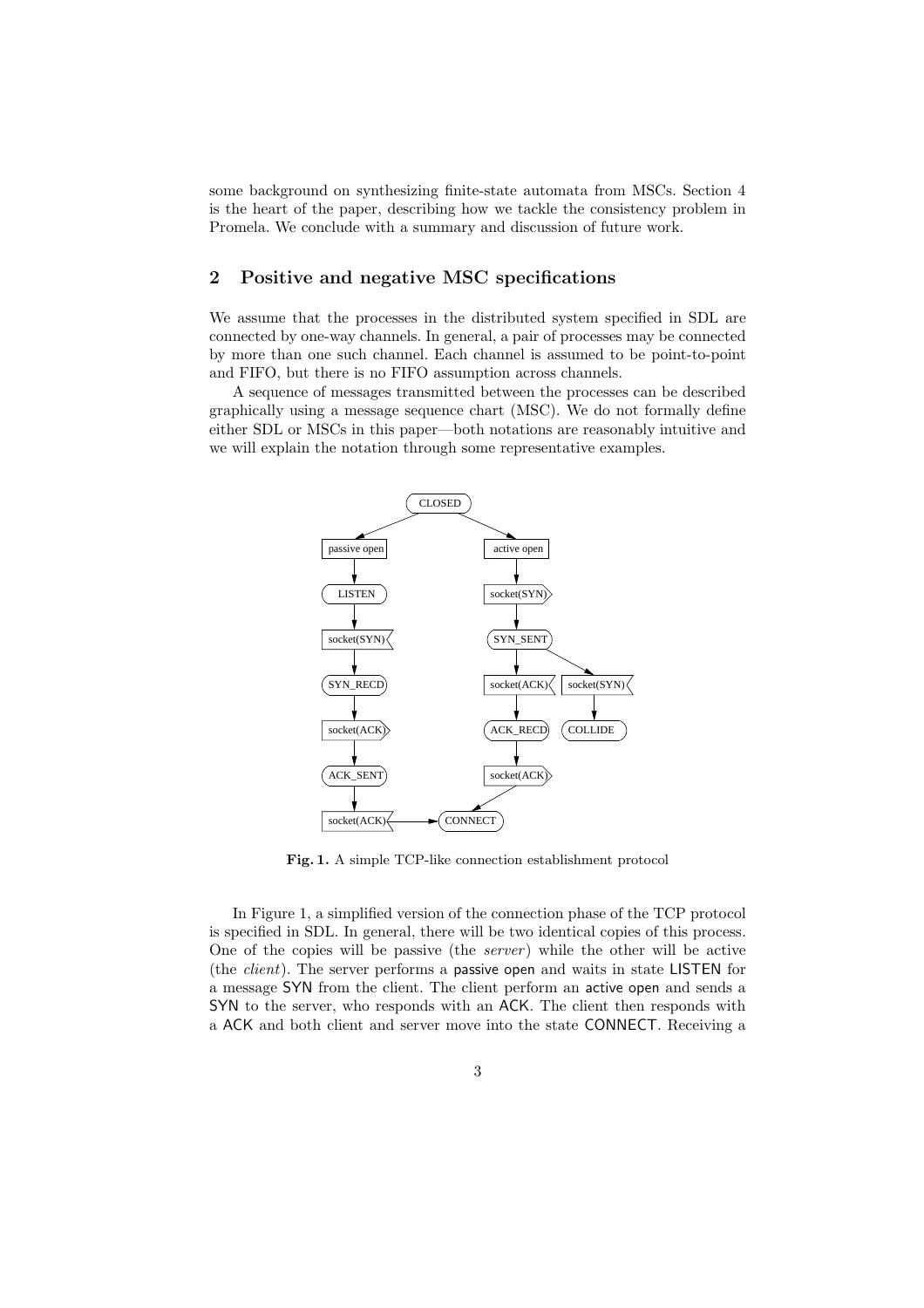SYN after an active open forces the client to abort the connection and go into the state COLLIDE, indicating that a collision has occurred with an active open of another client.

The desired global property for this run is that whenever both processes have moved off the CLOSED state and at least one of them is the client, a connection is established—that is, both processes reach the state CONNECT. However, it is easy to observe that the property fails if both processes simultaneously perform an active open. This will lead to both processes moving to the state COLLIDE.

We can rule out such a deadlock with the positive and negative MSC specifications in Figure 2. The positive MSC specifications are given by the MSCs Allowed while the negative MSC specification is given by the MSC Disallowed. The positive MSCs describe the two symmetric desirable scenarios where one process acts as a client and the other as a server. The negative MSC describes an undesirable scenario where both processes simultaneously start off as clients. Notice that the positive and negative scenarios in this case are matched *exactly* in the communication pattern of the system being analyzed.

We shall assume, in general, that both the sets Allowed and Disallowed are finite—this is a reasonable assumption because most real world system specifications do, in fact, enumerate only a finite set of scenarios. We suggest how to deal with a relaxation of this finiteness requirement in Section 5.



Fig. 2. MSC specifications for the connection establishment protocol

As we have remarked, in the first example, the MSCs in Allowed and Disallowed are matched *exactly* by the communication pattern between the processes. In general, we relax the interpretation of the sets Allowed and Disallowed and regard them as templates that may be embedded in the system behaviour.

The notion of one MSC being embedded in another is the usual one—there is an injective function mapping the messages in the first MSC into the messages in the second MSC that preserves the partial order between the events of the first MSC. (The next Section describes how to represent MSCs as labelled partial orders. For a more formal definition of MSC embedding, see [13].)

For positive scenarios, embeddings permit the implementation to use auxiliary messages to implement the specification. Suppose we enhance our connection establishment protocol to permit the processes to handle a collision as shown in Figure 3. Nondeterministically, one of the processes decides to remain a client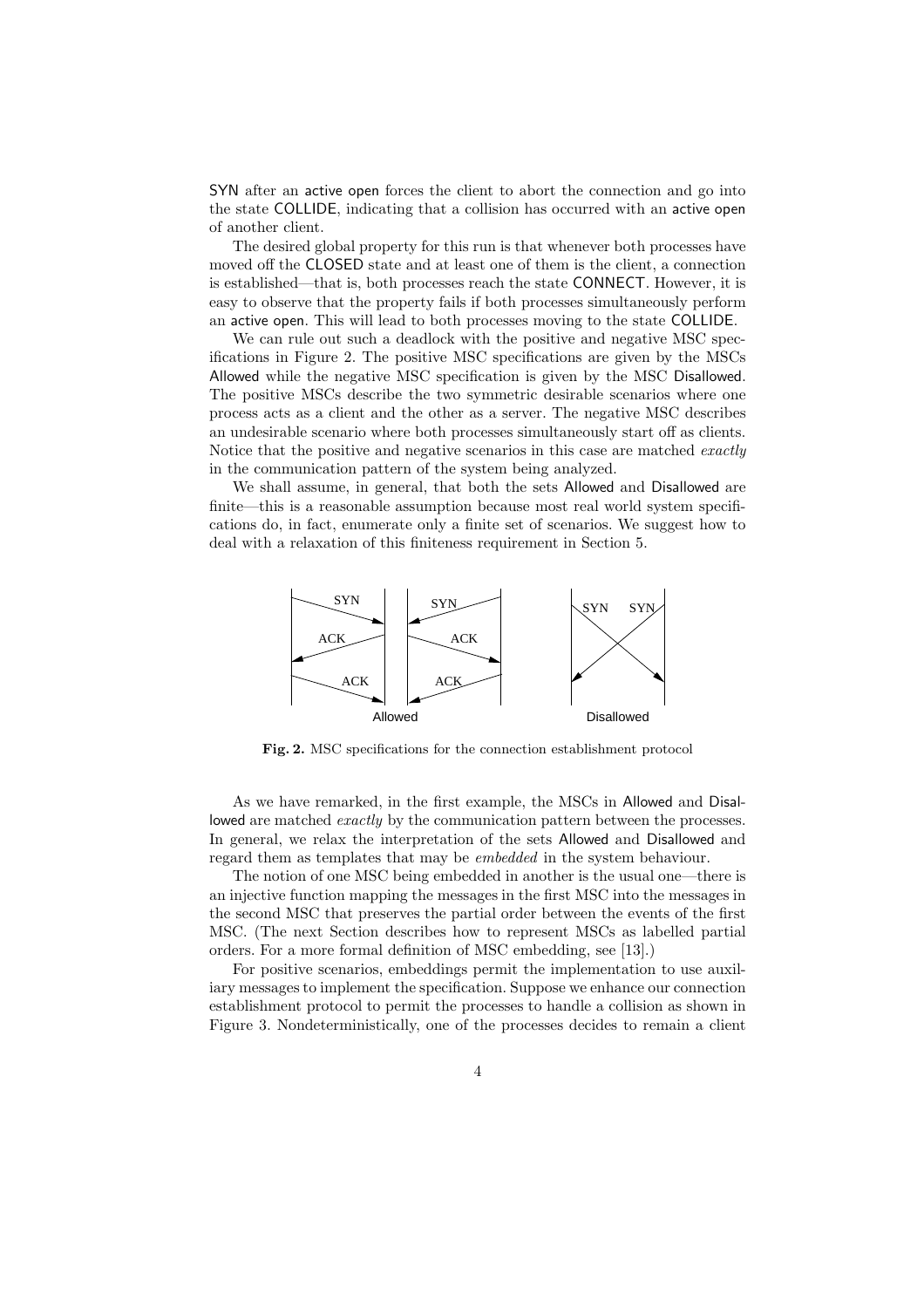

Fig. 3. An enhanced connection protocol

and requests the other process to exchange roles by sending an XCH message. If exactly one of the processes sends the XCH message, a connection is established.

The communication patterns exhibited by the enhanced protocol are shown in Figure 4. Observe that two new patterns lead to connection. Both of these embed the original positive specifications in Figure 2 (the embedded pattern is shown using arrows with larger arrowheads). The negative behaviours can be characterized by the occurrence of crossing pairs of ACK messages or XCH messages. This yields a revised set Disallowed—see Figure 5. Observe that both the positive and negative scenarios in this case must be interpreted as templates to be embedded.

The example in Figure 6 illustrates another aspect of treating scenarios modulo embedding. The free behaviour of these two processes permits communication patterns like the  $k$ -MSC shown in the centre of Figure 7. The variable  $n$  in the first process keeps track of the number of messages in the channel  $c<sub>2</sub>$  that are yet to be read by the second process.

If we impose the constraint Disallowed shown at the left of Figure 7, we rule out k-MSCs for all  $k > 1$ . Effectively, the only legal communication pattern is the one shown on the right of Figure 7. In other words, the MSC constraint Disallowed guarantees that the system satisfies the property that in every reachable global state, the value of  $n$  is bounded by 1. If we demanded an exact match of the MSCs in Disallowed we would have to generate an infinite family of incomparable  $MSCs$ , one for each  $k$ , to achieve the same effect.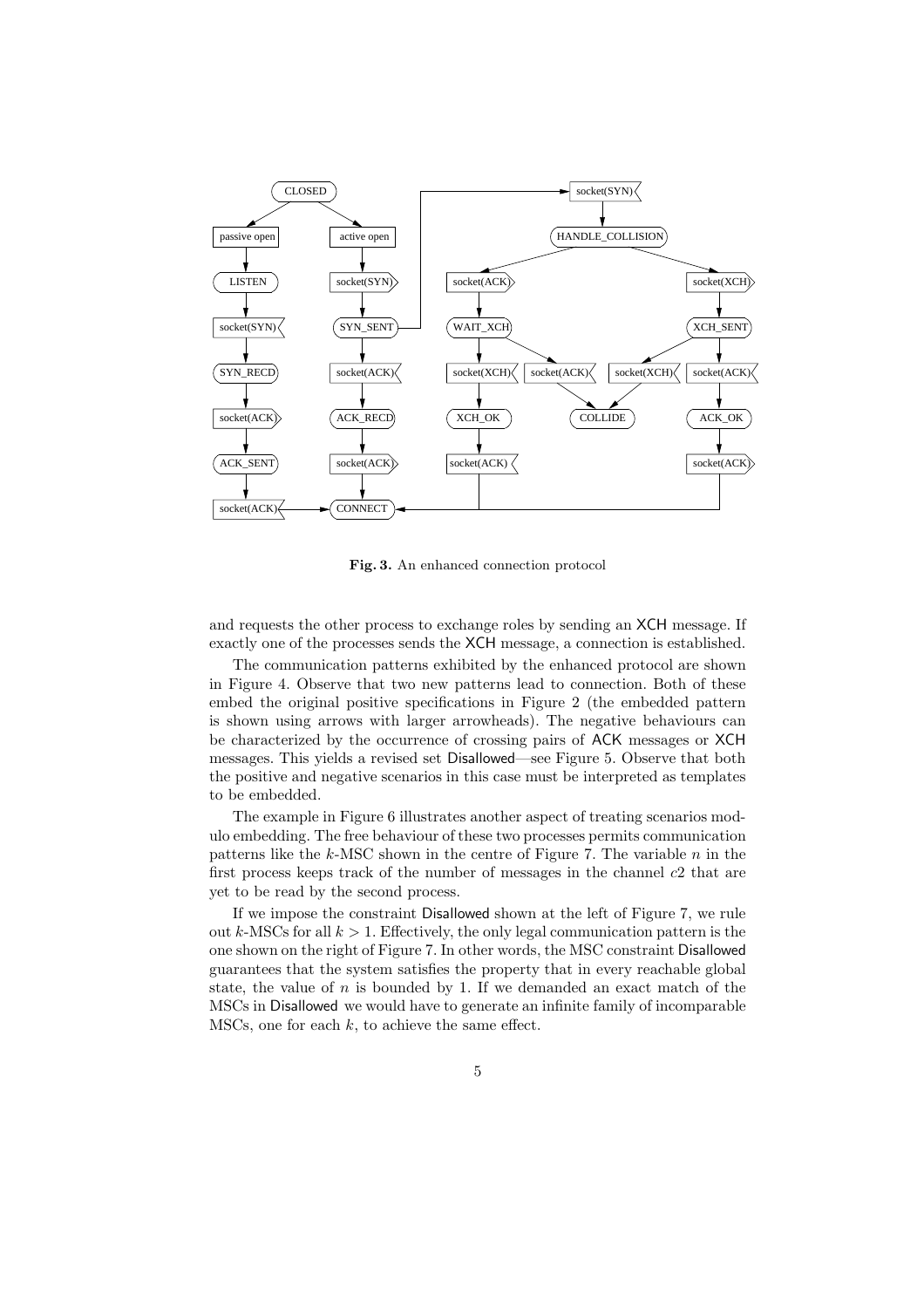

Fig. 4. MSCs exhibited by the enhanced protocol



Fig. 5. Positive and negative MSC specifications for the enhanced protocol



Fig. 6. A counting process



Fig. 7. MSC specifications for the counting process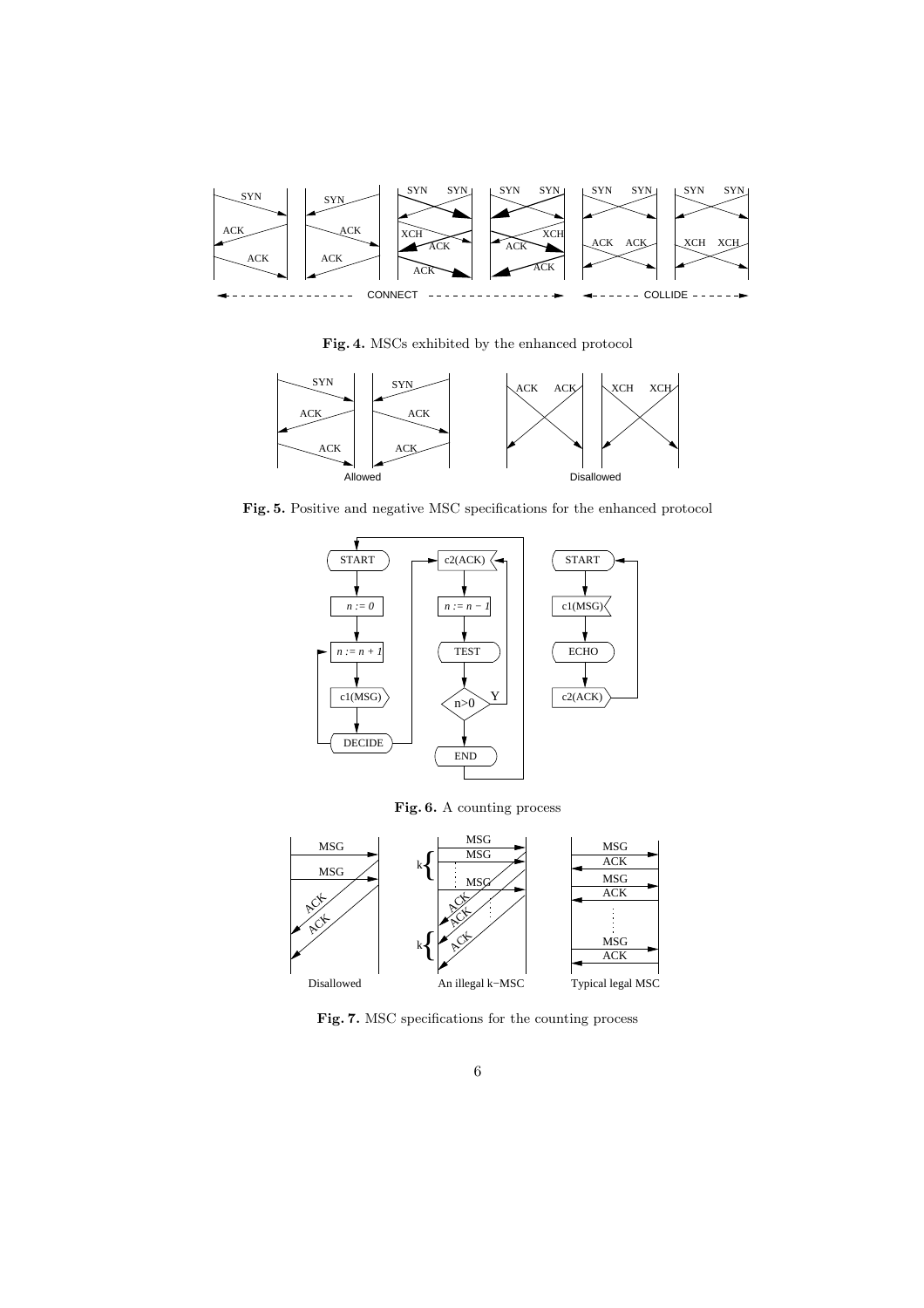# 3 From MSCs to finite-state automata

Each message in an MSC can be broken up into two events, one where the message is sent and the other where it is received. Let  $\mathcal{P} = \{p, q, ...\}$  denote the set of processes,  $Ch = \{c, c', \ldots\}$  the set of channels and  $\Delta = \{m, m', \ldots\}$  a finite set of message types. Each channel is a point-to-point FIFO link between a pair of processes. Thus, we have functions  $src : Ch \rightarrow \mathcal{P}$  and  $tgt : Ch \rightarrow \mathcal{P}$ that uniquely identify the source process and target process of each channel. The transfer of a message  $m$  from  $p$  to  $q$  on channel  $c$  generates a matching pair of events; the send event  $c$ !m and the receive event  $c$ ?m. We need not mention the processes p and q because these can be unambiguously recovered as  $src(c)$  and  $tgt(c)$ , respectively.

The MSC defines a labelled partial order on these events. The partial order on events is obtained from the two basic orders implicit in the MSC:

- The send event for a message precedes the corresponding receive event.
- All events executed by a single process are linearly ordered.

An MSC can be uniquely recovered from the set of linearizations of its events. (In fact, a single linearization determines the structure of the MSC.) Stated differently, each MSC has a canonical representation as a finite language over the alphabet  $\{c!m, c?m \mid c \in Ch, m \in \Delta\}$ . We can thus associate with an MSC M a finite-state automaton  $\mathcal{A}_M$  that recognizes the set of its linearizations.

We can extend this framework to define *regular* collections of MSCs. We say that a set  $M$  of MSCs is regular just in case the set of linearizations generated by the MSCs in  $M$  forms a regular language. If we look at the minimum deterministic finite-state automaton (DFA)  $A_{\mathcal{M}}$  associated with a regular collection of MSCs  $M$ , we can uniquely associate with each state s in  $A_M$  a vector of values indicating the number of messages pending (that is, as yet undelivered) in each channel at that state. This vector is an *invariant* property of the state—no matter which linearization takes us to this state, the channel contents at the state will be according to the given vector [8].

A useful formalism for presenting sets of MSCs is that of a hierarchical message sequence chart (HMSC). The most basic form of an HMSC is a message sequence graph (MSG). An MSG is a finite, directed graph in which each vertex is labelled by a single MSC. A path through the MSG traces out a single MSC obtained by concatenating the MSCs observed at the vertices that lie along the path. The MSG has a start vertex and a set of final vertices. The set of MSCs generated by the MSG is the set traced out by paths that originate at the start vertex and end at one of the final vertices. In general, an HMSC is like an MSG except that the annotation of a vertex can, in turn, be an HMSC, with the restriction that the overall level of nesting be bounded.

It is not difficult to show that HMSCs can define collections of MSCs that are not regular. A sufficient condition is that the HMSC satisfy a structural condition called boundedness [2]. Unfortunately, boundedness is not a necessary condition for regularity—in general, it is undecidable whether an HMSC defines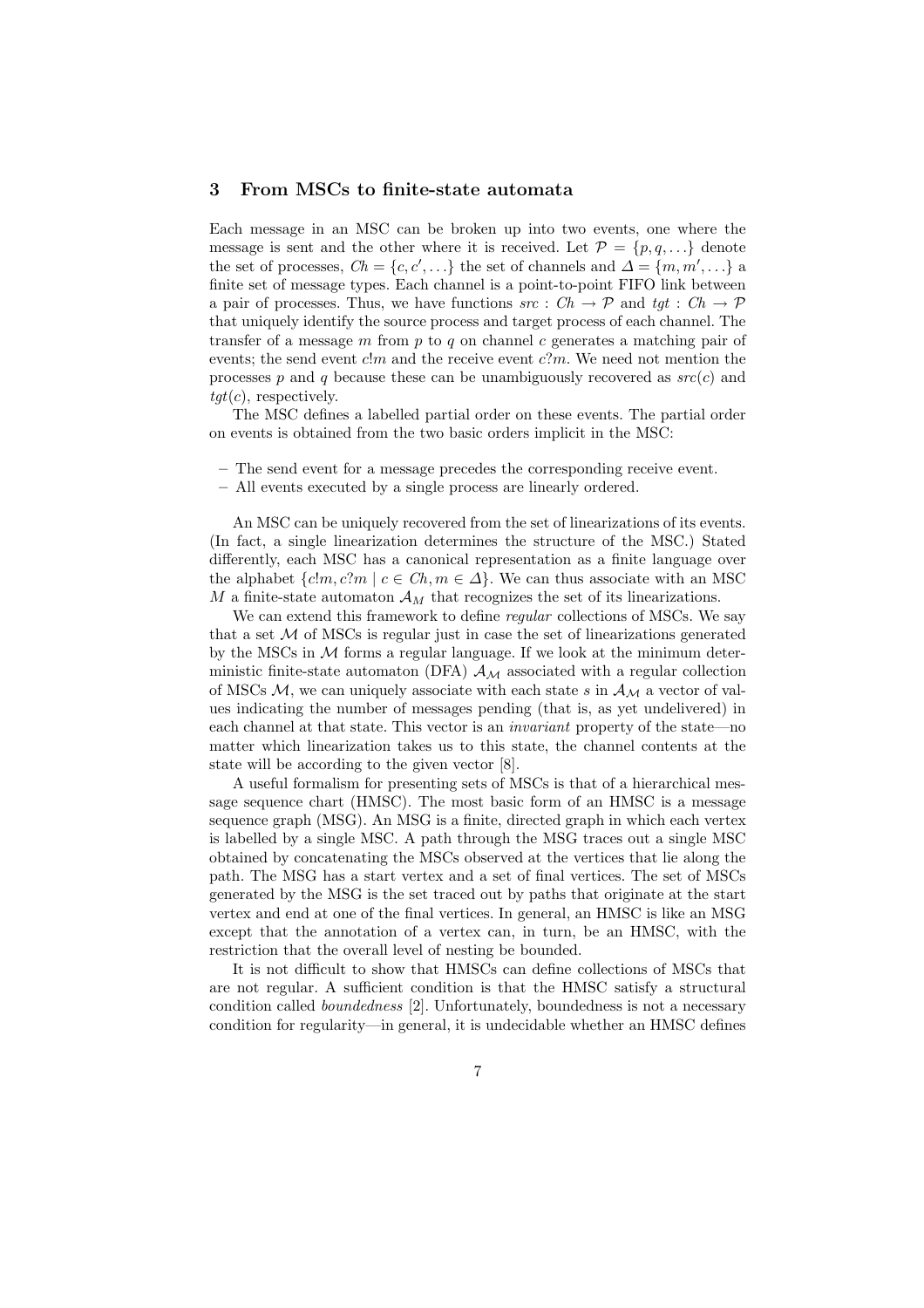a regular language [7]. However bounded HMSCs do satisfy a completeness property. It turns out that bounded HMSCs can describe all finitely-generated regular collections of MSCs—that is, collections that are generating by concatenating MSCs from a finite set of "atomic" MSCs [7].

In this paper, we restrict our attention to finite collections of MSCs, which are always regular. For reasons that we shall make clear in the next section, we will treat each MSC separately. In Section 5, we will discuss the possibility of extending our work to deal with infinite regular collections of MSCs.

## 4 Monitoring communications in Promela

As we mentioned in the Introduction, the tools described in [4, 3] provide a mechanism for translating SDL processes into Promela, the process description language used by the Spin system. We add a *monitor process* to the Promela translation of the SDL code and modify the code of every other process  $p$  to synchronize with the monitor process each time p communicates with another process  $q$  in the system. Before describing how to construct such a monitor process, we show how we use it to solve the problem of checking that the given SDL specification is consistent with the positive and negative MSC scenarios.

#### 4.1 Verification using the monitor process

Let  $M$  be an MSC scenario. We assume that we can construct a monitor process with a local boolean variable good that is initially false and becomes true when the monitor detects that a run of the system embeds the MSC M.

**Positive specifications** For a positive scenario  $M$ , the problem of checking consistency can be broken up into two subgoals:

- $-$  Liveness: Show that it is possible for the system to exhibit the scenario M (in an embedded form).
- Safety: Show that whenever the system exhibits the scenario  $M$ , it satisfies a desirable global property. For instance, in Figure 1, the desirable property is that the two processes reach the state CONNECT. In general, we may assume that this desired property is specified by an LTL formula  $\varphi$ .

The LTL formula  $\Diamond$ good specifies that the monitor process detects an embedding of M. To check the *liveness* condition, we can do conventional LTL model-checking for the formula  $\neg$  $\Diamond$ good. If the system *does* satisfy this specification, then no execution of the system embeds the MSC  $M$  and the system under test fails the liveness condition.

To verify the safety condition, we check that the modified system incorporating the monitor process satisfies the LTL formula  $\Diamond$ good  $\Rightarrow \varphi$ . This formula asserts that any execution that embeds M must satisfy  $\varphi$ .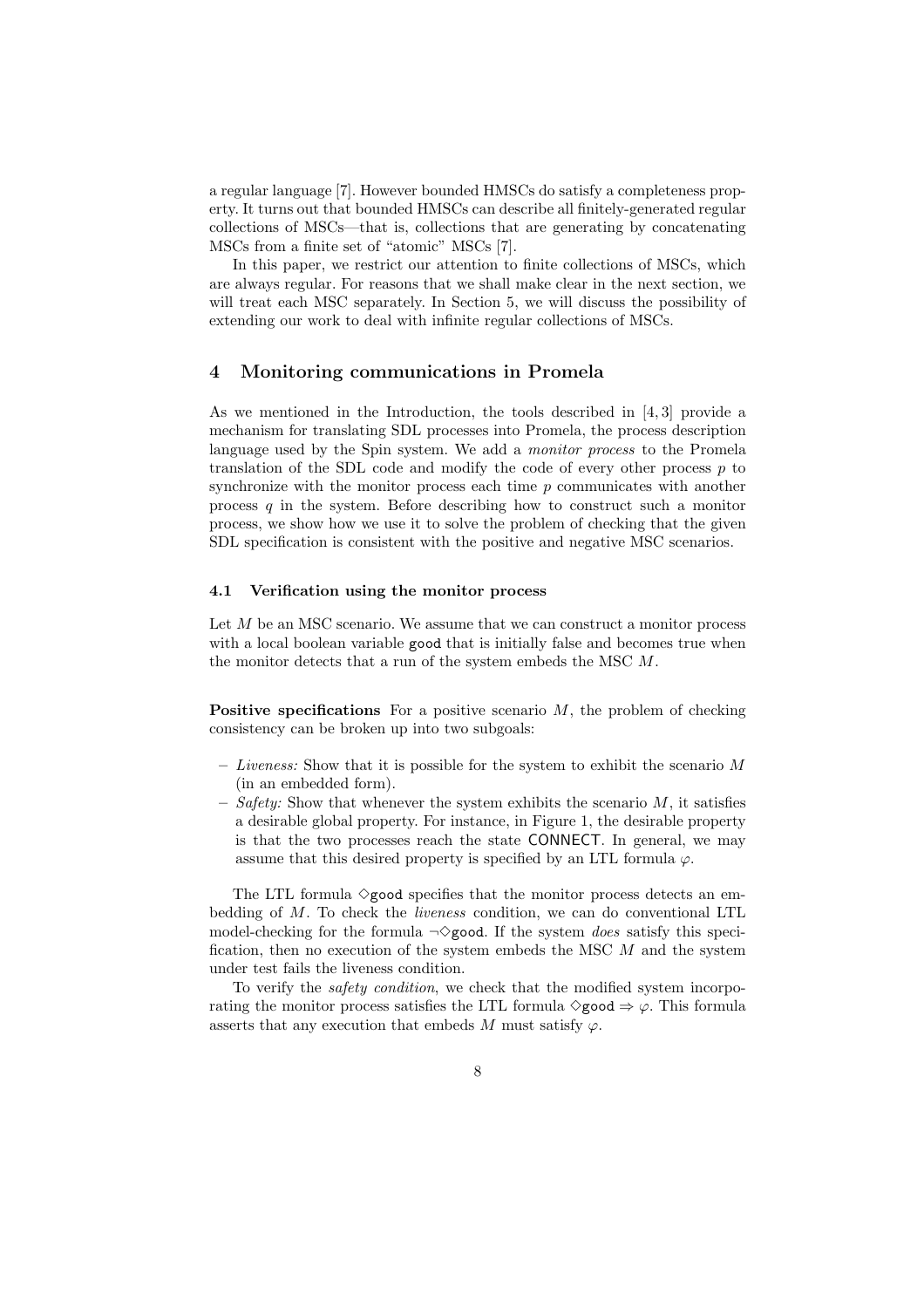Thus, both the conditions that we need to verify reduce to model-checking formulas of LTL, which is built in to Spin. An important observation is that we do not need to reimplement the translation from LTL formulas into Spin never claims—we can use any standard translation, such as the algorithm from [6] that is built in to Spin or the newer translation described in [5].

**Negative specifications** Let M be a negative scenario and let  $\varphi$  denote, as before, a desirable global property of the system. The goal is to show that any run of the system that does *not* embed M satisfies  $\varphi$ . Equivalently, we have to show that every run either embeds M or satisfies  $\varphi$ . This is captured by the LTL formula  $\Diamond$ good  $\lor \varphi$ . Thus, verifying the consistency of negative scenarios also reduces to conventional LTL model-checking.

Nondeterminism in the monitor There is an important distinction between the positive and negative cases. The natural approach to detect whether M can be embedded in the communication pattern of the current run is to use nondeterminism. However, because of the nondeterminism, there will, in general, be runs of the system where the main computation does embed M but the monitor does not reach the state good.

This does not matter for positive specifications. For the liveness condition we use the negated formula  $\neg$  $\Diamond$ good which checks that no run of the monitor reaches the state good. For the safety formula  $\Diamond$ good  $\Rightarrow \varphi$ , for every execution of the system that embeds  $M$ , there will be at least one run of the monitor that enters the state good and it is sufficient to verify that  $\varphi$  holds for such runs.

In the negative case, however, for the LTL formula to correctly capture the property we wish to verify, we must ensure that the monitor process reaches the state good *whenever* the current interleaving embeds  $M$ . For this, we need a more restrictive monitor process. One way to achieve the stronger requirement is to make the monitor deterministic.

#### 4.2 Constructing the monitor process

Let mon be a new Promela process type and let snoop be a new channel shared by all the Promela process types, including mon, defined as follows: snoop = chan[0] of (chan,byte). snoop is a synchronous channel in which each rendezvous exchanges a channel name and a message type.

We assume that the SDL specification is written so that whenever  $p$  sends a message to q, the first component of the message designates one of the finite message-types used in the scenario specifications. We modify the Promela code of every process  $p$  in the SDL translation as follows. Each statement of the type  $c:\mathfrak{m}(a1,\ldots,ak)$  is replaced by the following construct:

```
atomic{
snoop!c,m;
c!m(a1,\ldots,ak)}
```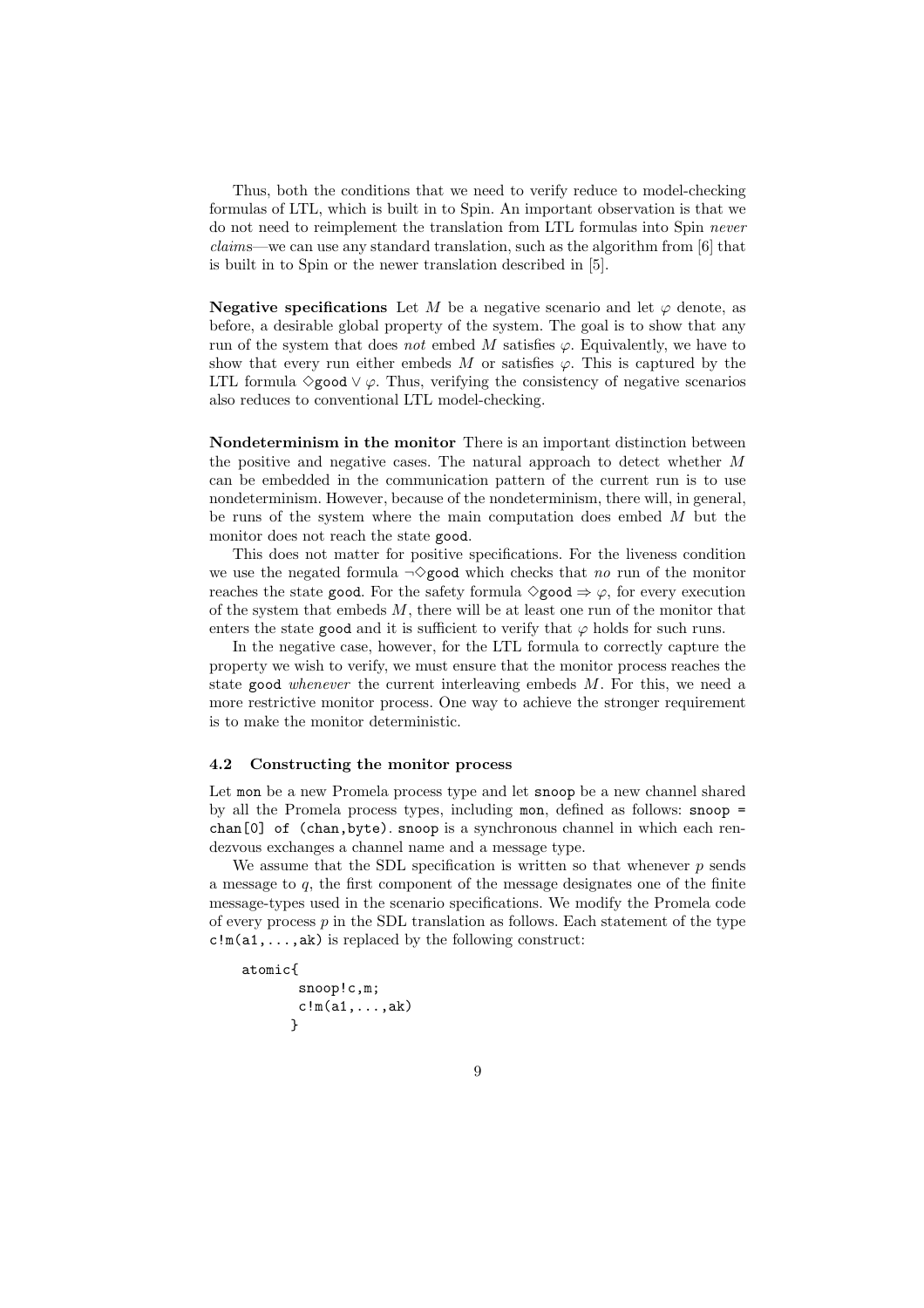The messages on snoop inform the monitor process about the messages being exchanged by the main Promela processes. The atomic construct ensures that the sequence of communications observed by the monitor process is identical to the actual communication pattern in the current interleaved execution of the Promela processes. This transformation of the Promela processes generated automatically from the original SDL specification by the tools described in [4, 3] is completely uniform and can be achieved using a simple edit script.

A nondeterministic monitor Recall that the goal of the monitor is to detect whether the system specification embeds  $M$ . As we saw in Section 3, a regular MSC language is one for which we can construct a finite-state automaton over the alphabet  $\{c|m, c|m \mid c \in Ch, m \in \Delta\}$  that recognizes the set of linearizations of all the MSCs in the language.

A single MSC M is a trivial example of a regular MSC language for which it is very simple to construct a recognizing automaton. If we project the events of  $M$  onto a process  $p$ , the semantics of MSCs guarantees that these  $p$ -events are linearly ordered. Thus, we can represent the MSC M in a canonical way in terms the sequences of p-events that it generates, for each process  $p \in \mathcal{P}$ .

Clearly, for each sequence of p-events, we can construct a DFA that checks that its input matches this sequence—for the sequence  $a_1a_2 \ldots a_m$ , the automaton has  $m+1$  states  $s_0, s_1, \ldots, s_m$  with initial state  $s_0$ , accepting state  $s_m$  and transitions  $s_{i-1} \stackrel{a_i}{\longrightarrow} s_i, i \in \{1, 2, ..., m\}$ . We can then run the DFAs for all the p-projections of M in parallel as a (free) product automaton to obtain a DFA  $\mathcal{A}_M$  that recognizes all the linearizations of M.

The monitor process simulates  $\mathcal{A}_M$  to decide whether the system run exhibits the MSC M. Since we are looking for embeddings, rather than faithful copies, of M, the monitor nondeterministically decides which send and receive events to include in the embedding. For this to work correctly, the monitor must ensure that whenever it includes a send (respectively, receive) event in the embedding, it also includes the matching receive (respectively, send) event.

To make a consistent nondeterministic choice across matching events, the monitor maintains as auxiliary data a list Marked of pairs of type (chan, int). If a pair  $(c, i)$  is present in Marked, it means that the message at position i in channel c has been included in the embedding.

The monitor process executes an infinite loop that consists of receiving an event on the channel snoop and then dealing with it as follows.

 $-$  If the new event is a send event  $clm$ , the monitor decides (nondeterministically) whether to include the new message in the embedding.

If it decides not to include the message, there is no further work to be done and the monitor returns to the head of the loop to await the next event on channel snoop.

If the monitor does include the message in the embedding, it performs the following steps:

• Add the pair  $(c, len(c) + 1)$  to the list Marked, where len is the built-in Promela function that returns the length of the queue on channel c.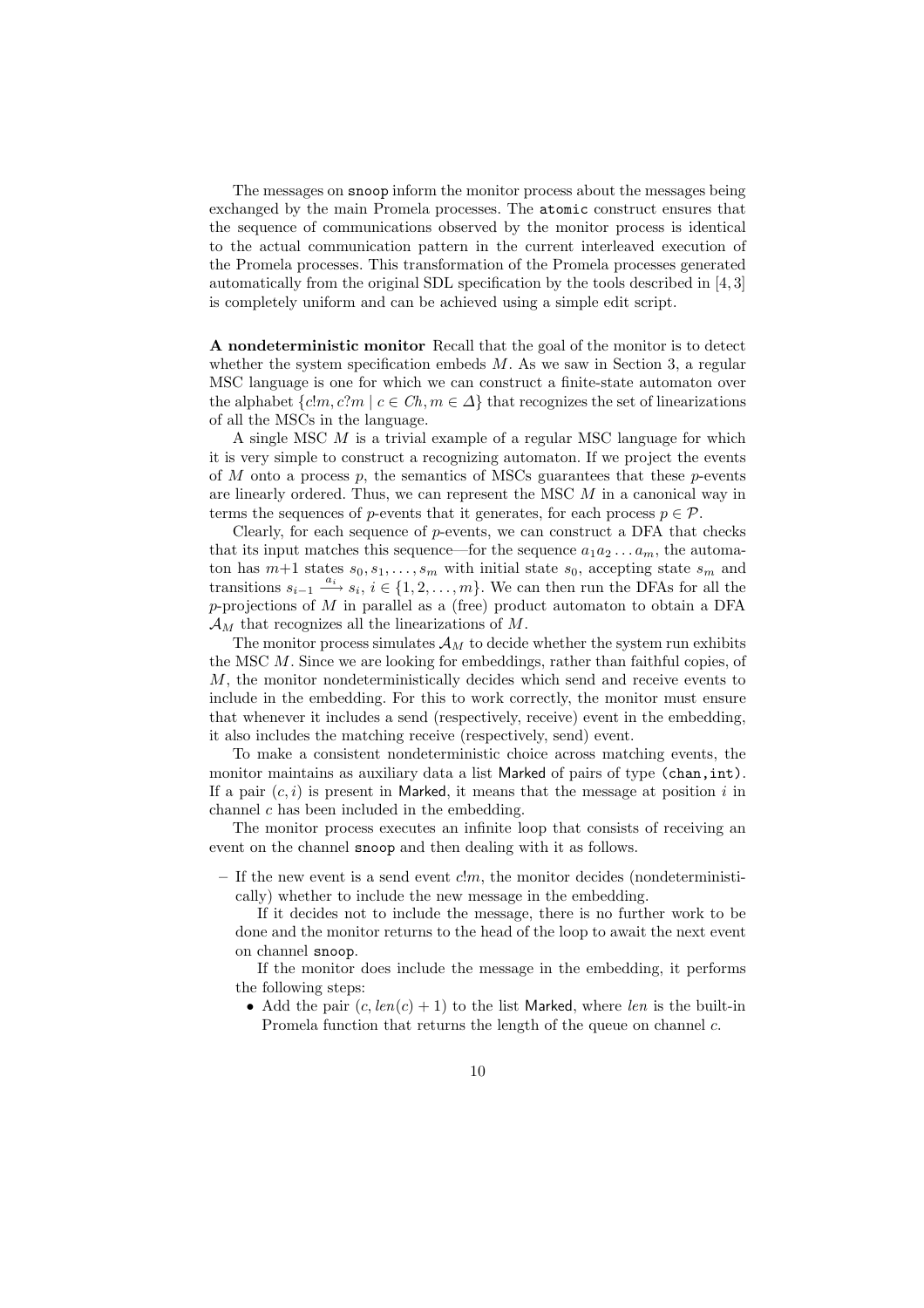- Simulate  $\mathcal{A}_M$  for one step on the action  $c!m$ .
- If the new event is a receive event  $c$ ?m, the monitor deterministically performs the following action:
	- For each pair  $(c', i')$  in Marked, if  $c' = c$  then decrement i'.
	- After the decrement, if the pair  $(c, 0)$  appears in Marked, delete it and simulate  $\mathcal{A}_M$  for one step on the action  $c?m$ .

Thus, the monitor decides the fate of each message when it sees the send event. If the message is included in the embedding it is marked and tracked as it progresses through the queue. When it reaches the head of the queue, the corresponding receive event is also included in the embedding.

Note that the state space of the monitor consists of the state space of the DFA  $\mathcal{A}_M$  augmented with the list Marked. We can maintain Marked as an array. A trivial upper bound for the number of entries in Marked is the sum of the capacities of the channels as declared in the Promela specification. A much better upper bound is the maximum of the channel capacities assigned to the states of the DFA  $\mathcal{A}_{M}$  (as described in Section 3). Further, each entry in Marked is bounded by the channel capacities in the Promela specification. Thus, the monitor process always has a bounded state space.

A deterministic monitor As we noted earlier, to check the consistency of a negative scenario  $M$ , we need to construct a deterministic monitor for  $M$ . An obvious approach is to apply the subset construction to the nondeterministic monitor described above. This will blow up the state space of the monitor by an unacceptable amount since the set of possible states includes all possible configurations of the list Marked.

A more realistic approach is to use a greedy algorithm to discover the shortest embedding of the negative scenario in the system run. To explain this approach we need to establish a result about MSC embeddings.

Recall that an MSC M can be equipped with a partial order  $\leq_M$  on the events in  $M$  (see Section 3). Let  $m_1$  and  $m_2$  be two messages in  $M$ , on channels  $c_1$  and  $c_2$ , respectively. We can extend the partial order  $\leq_M$  from events to messages, as follows:  $m_1 \leq_M m_2$  if  $c_1!m_1 \leq_M c_2!m_2$  and  $c_1?m_1 \leq_M c_2?m_2$ . Notice that if  $m_1$  and  $m_2$  are both messages on the same channel then the FIFO semantics for channels ensures that either  $m_1 \leq_M m_2$  or  $m_2 \leq_M m_1$ .

We can now order embeddings of MSCs. Let  $f_1 : M_1 \to M_2$  and  $f_2 : M_1 \to$  $M_2$  be two embeddings of MSC  $M_1$  into MSC  $M_2$ . We say that  $f_1 \n\t\le f_2$  if for each message m in  $M_1$ ,  $f_1(m) \leq_{M_2} f_2(m)$ .

**Theorem 1.** Let  $M_1, M_2$  be MSCs such that  $M_2$  embeds  $M_1$ . Then, there is a unique minimum embedding of  $M_1$  into  $M_2$ .

*Proof Sketch:* For any pair of embeddings  $f_1$ ,  $f_2$ , we construct a new embedding f' such that for each message m,  $f'(m)$  is the minimum of  $f_1(m)$  and  $f_2(m)$ . Clearly  $f' \leq f_1$  and  $f' \leq f_2$ . To complete the proof, we have to show that  $f'$  is indeed an embedding. See the Appendix for details.  $\Box$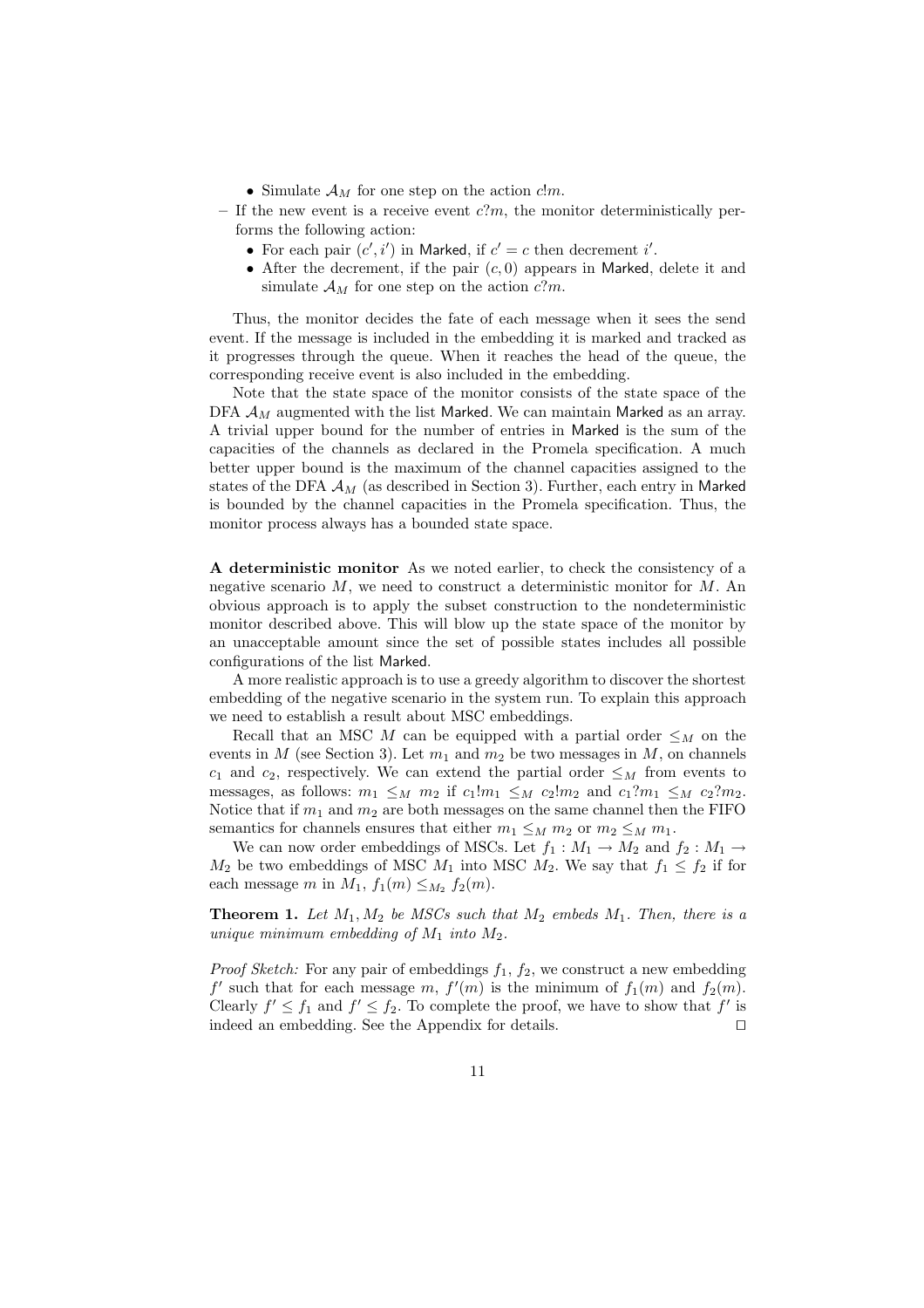We can now program the monitor process to recognize the minimum embedding of  $M_1$  into  $M_2$  in a greedy manner. The monitor records a finite history of the messages exchanged by the system that it has heard about via the channel snoop. This history is recorded as a (possibly partial) MSC in terms of the projections of the MSC onto each process p (see Section 3).

We say that an MSC  $M$  is atomic if it cannot be written as a concatenation of smaller MSCs [7]. For instance, in Figure 2, the MSC on the right is atomic, while both MSCs on the left can be decomposed into three atomic MSCs.

Let M be a negative scenario to be matched against the system. Let  $M_1$ .  $M_2 \cdots M_k$  be a decomposition of M into atomic MSCs. Then, we can sequentially search for embeddings of the atomic MSCs  $M_1, M_2, \ldots, M_k$ . Thus, we may assume, without loss of generality, that at each stage we are trying to detect an embedding of an atomic MSC M.

Suppose, then, that we want to check whether the scenario  $M$  can be embedded into the (possibly partial) MSC  $M'$ , where  $M$  and  $M'$  are both atomic. We may assume that  $M'$  consists of only those message types that occur in  $M$ —we need not record messages that will never be matched. Our strategy is to check the embedding at the level of sequences, for canonical linearizations of M and  $M'$ . To fix a canonical linearization, we specify an arbitrary linear order on the channels. There is then a unique linearization of the events of the MSC such that e precedes  $e'$  in the linearization if (i)  $e < e'$  in the underlying partial order on events or (ii)  $e$  and  $e'$  are unordered but the channel on which  $e$  occurs is below the channel on which  $e'$  occurs or (iii) e is a send event and  $e'$  is a (non-matching) receive event along on the same channel.

In [13], a naïve one pass algorithm is used to check the embedding of one MSC in another. Essentially, this algorithm checks that the linearization of the template  $M$  is a subsequence of the linearization of the system behaviour  $M'$ . The correctness of this algorithm crucially relies on closure with respect to race conditions [1]. In this semantics, along a process line, if a send event is immediately followed by a receive event, the two events can also occur transposed. This would imply that a template where two messages cross (for instance, the SYN messages in Figure 2) would be matched by an execution where the first message is received by the second process before it despatches the second message. This does not seem reasonable, so we interpret scenarios literally.

If we do not implicitly close scenarios with respect to race conditions, we need to use backtracking for template matching. Consider Figure 8. Let the channels corresponding to m and m' be c and c', respectively, with c less than  $c'$  in the linear order on channels. Then, the canonical linearizations of the two MSCs are  $clm$   $c'lm'$   $c?m$   $c'{}^2m'$  and  $clm$   $clm$   $c?m$   $c'{}^2m'$   $c?m'$ . The naïve greedy subsequence algorithm will incorrectly try to match the event  $c/m$  from the template on the left to the first occurrence of  $c$ !*m* on the right.

The backtracking algorithm proceeds as follows. Let  $\sigma = e_0e_1 \dots e_k$  be the canonical linearization of the template M and  $\sigma' = e'_0 e'_1 \dots e'_\ell$  be the canonical linearization of the system history  $M'$  (which may not be a complete MSC). For each index  $j \in \{0, \ldots, \ell\}$ , we maintain a pointer  $\mu(j)$  into the set  $\{-1, 0, 1, \ldots, k\}$ .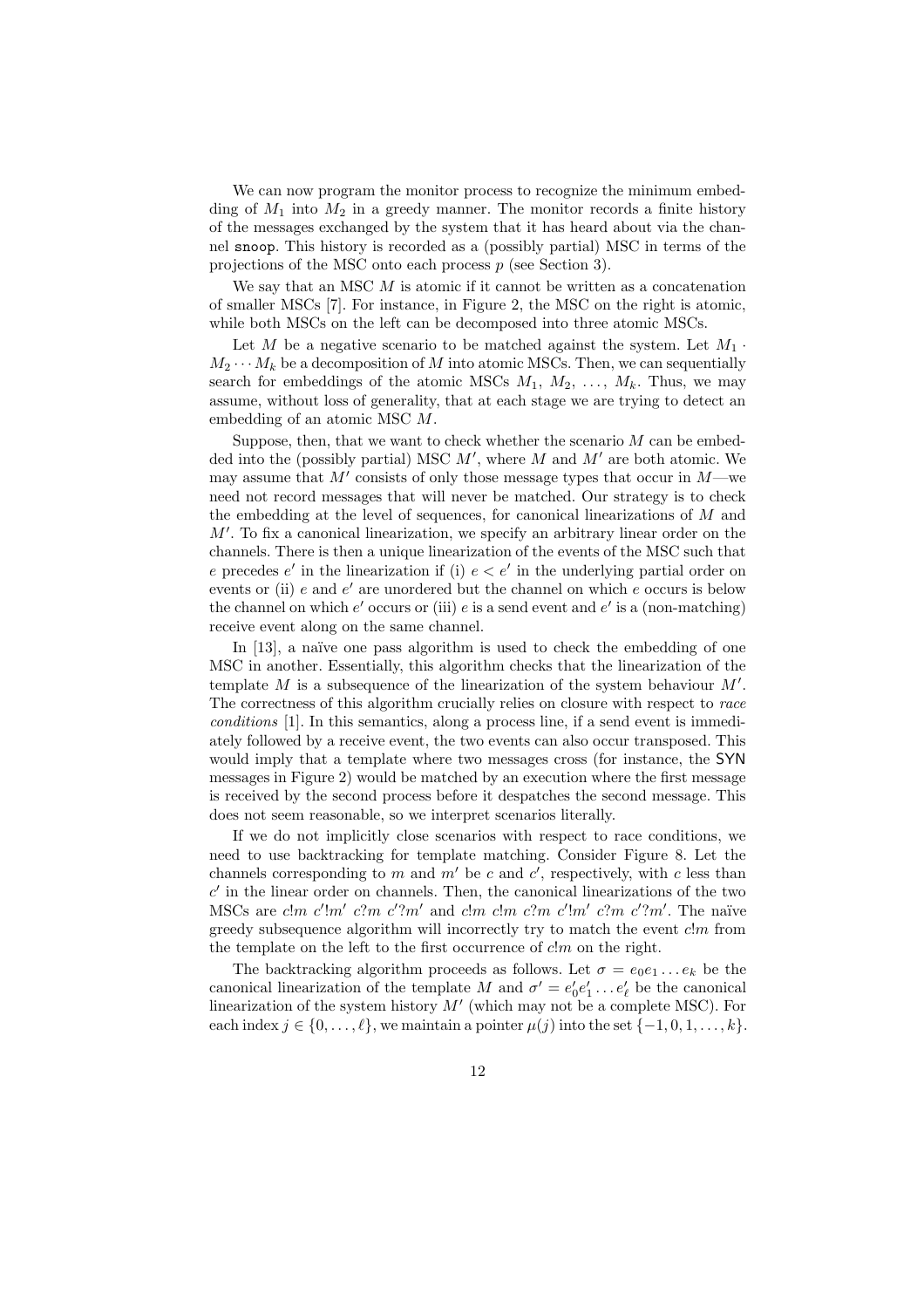

Fig. 8. Template matching requires backtracking

If event  $e'_j$  has already been matched to event  $e_i$ , then  $\mu(j) = i$ . Otherwise  $e'_j$  is unmatched and  $\mu(j) = -1$ . Initially, we set  $\mu(j) = -1$  for all j.

We now scan  $\sigma$  and  $\sigma'$  from left to right. Assume that we are currently scanning  $e_i$  and  $e'_j$  and the partial embedding constructed so far is reflected in the values of  $\mu(k)$ , for  $k < j$ .

- If  $e_i = e'_j = c!m$ , set  $\mu(j) = i$  and increment both i and j.
- $-$  If  $e_i = e'_j = c$ ?*m*, let  $e'_k = c!m$  be the matching send event in  $\sigma'$ . If  $\mu(k) \neq -1$ , set  $\mu(j) = i$  and increment both i and j. Otherwise, set  $\mu(j) = -1$  and increment j.
- − If  $e_i \neq e'_j$  and  $e'_j = c'!m'$ , set  $\mu(j) = -1$  and increment j.
- If  $e_i \neq e'_j$  and  $e'_j = c'$ ?m', let  $e'_k = c'!m'$  be the matching send event in  $\sigma'$ . If  $\mu(k) = -1$ , set  $\mu(j) = -1$  and increment j. Otherwise, backtrack by setting i to  $\mu(k)$ ,  $\mu(k')$  to  $-1$  for all  $k' \in \{k, k+1, ..., j\}$  and j to  $k+1$ .

Thus, backtracking occurs when we try to skip over a receive event whose corresponding send has been matched.

We now describe the deterministic monitor. Each time the monitor receives a new event via snoop, it does the following:

- If the message type does not occur in the pattern to be matched, do nothing.
- If the message is a send event, the event is added to the history.
- If the event is a receive event, the event is added to the history and we apply the backtracking algorithm described above to check if the current history embeds M.

If the algorithm succeeds, we move onto to the next (atomic) MSC to be embedded and start a fresh history.

If the backtracking algorithm fails but the current history is a (complete) atomic MSC, we discard the atomic MSC and start a fresh history.

If the backtracking algorithm fails but the current history is an incomplete MSC, we can discard any minimal event in the history that was bypassed by the backtracking algorithm. This prunes the history.

Spin permits hidden global variables. The value of such a variable is always undefined when enumerating the state space. Thus, hidden variables do not increase the number of reachable states. All the auxiliary variables used by the monitor for the backtracking algorithm can thus be declared to be hidden.

Our tactic for pruning histories does not, per se, guarantee that the history is bounded. It is possible to do a more careful analysis and develop a criterion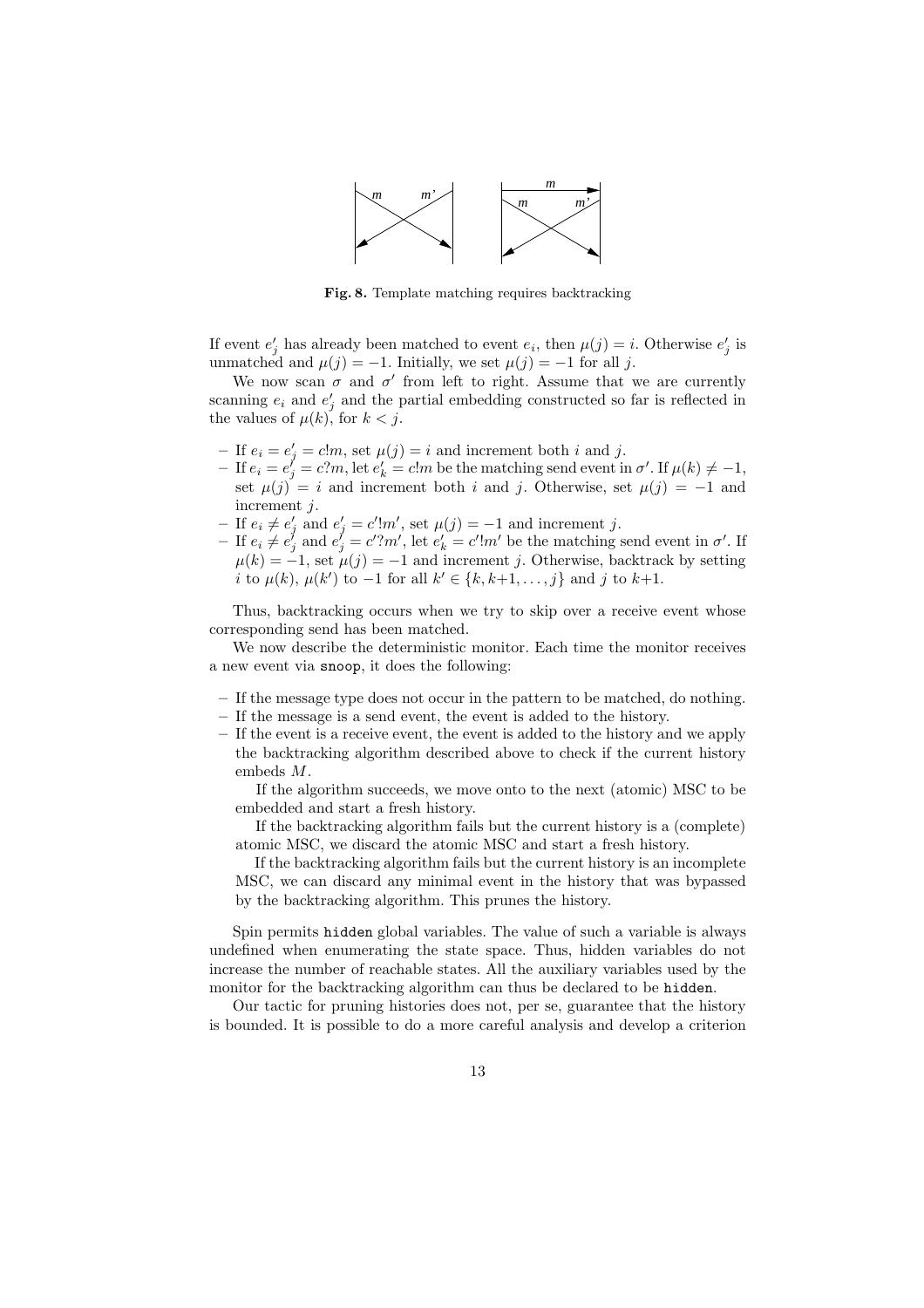to discard useless events from the history in such a way that the history size is always bounded. However, it seems more pragmatic to fix a reasonable upper bound on the history size based on the size of the template to be matched and live with the possibility of false negatives rather than add further complexity to the deterministic monitor process.

# 5 Discussion

The monitor processes described here have been constructed by hand for some examples, including the ones described in this paper. However, we still have to automate the process of generating the monitor process directly from the positive and negative scenarios.

It is worth noting that at a theoretical level, the problem we have addressed is relatively straightforward. The system specification  $S$  can be modelled as a system of communicating finite-state processes. We can abstract away from internal actions and obtain a corresponding message-passing automaton  $A<sub>S</sub>$  describing its communication patterns [8]. Similarly, we can represent the single positive and negative MSC scenario specifications by message-passing automata  $A_{pos}$ and  $A_{neq}$ , respectively. Checking the positive specification amounts to checking whether the language  $L(\mathcal{A}_{pos})$  has a nonempty intersection with  $L(\mathcal{A}_S)$ , while checking the negative specification amounts to checking whether  $L(\mathcal{A}_S)\backslash L(\mathcal{A}_{neg})$ is contained in the set of models  $L(\varphi)$  of the property  $\varphi$ .

An important aspect of our work is that our approach to solve the problem uses an existing verification system. The solution builds on existing work in a modular way. At one end, we use the SDL to Promela translation from [4, 3]. At the other end, we use the standard translation from LTL to *never claim* processes in Spin [5, 6]. Our contribution is to augment the Promela specification with a monitor process that synchronizes with every other process in the system. This requires us to modify the Promela code produced by the translation from SDL, but the modification is uniform and and hence not difficult to implement.

Most of what we have described generalizes smoothly to the case where the set of scenarios is infinite, but regular (in the sense of Section 3). The only construction that does not go through is the strategy for establishing liveness in the setting of positive scenarios. If we check for the satisfiability of the formula  $\neg$ good, where the boolean condition good denotes that one of a set M of MSCs has been observed, what we capture is a situation where the system cannot execute *any* of the scenarios in  $M$ . Thus, the situation where the system can execute some, but not all, of the scenarios in  $M$ , would not be caught by this approach. (Note that this problem does not admit an obvious solution even at a theoretical level, using automata).

It seems difficult to find an exact solution to the liveness problem for an infinite set of scenarios. One approach could be to write a sequence of formulas that, in the limit, converge to an exact solution. The user can then decide how many formulas from this sequence to verify before satisfying himself that the system is live.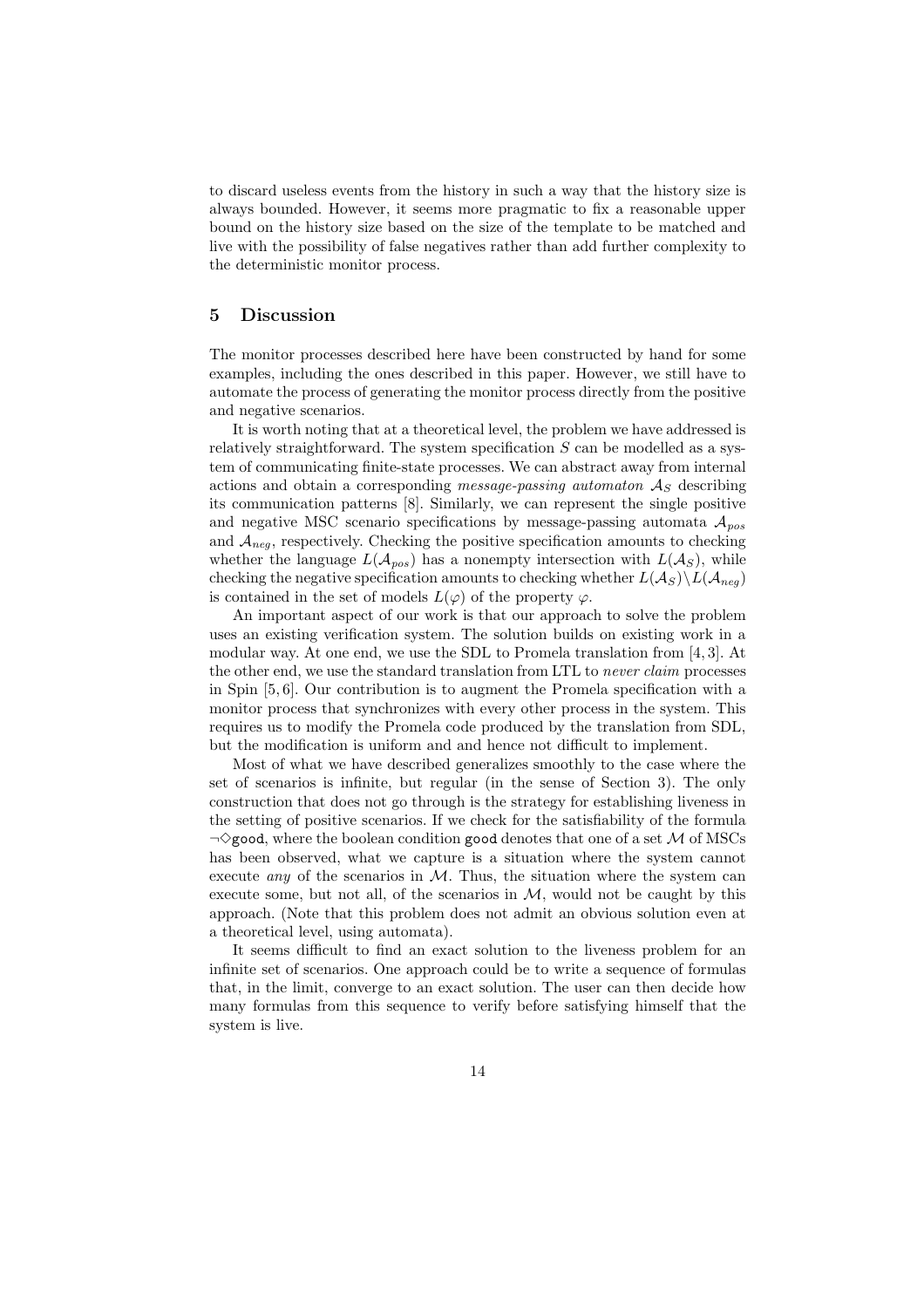The table below summarizes what we can achieve. For positive scenarios, the terms liveness and safety have the same connotation as in Section 4. For negative scenarios, *filtered model-check* refers to model-checking modulo legal runs while non-executability refers to checking whether the system can exhibit the scenario.

|                                                                |             | Exact match     | Embedding                                 |
|----------------------------------------------------------------|-------------|-----------------|-------------------------------------------|
| <i>Positive scenarios</i> Finite set                           |             | liveness        | liveness                                  |
|                                                                |             | safety          | safety                                    |
|                                                                | Regular set | approx liveness | approx liveness                           |
|                                                                |             | safety          | safety                                    |
| <i>Negative scenarios</i> Finite/regular set non-executability |             |                 | non-executability                         |
|                                                                |             |                 | filtered model-check filtered model-check |

# References

- 1. R. Alur, G. Holzmann and D. Peled: An analyzer for message sequence charts. Software Concepts and Tools, 17(2) (1996) 70–77.
- 2. R. Alur and M. Yannakakis: Model checking of message sequence charts. Proc. CONCUR'99, LNCS 1664, Springer-Verlag (1999) 114–129.
- 3. D. Bosnacki, D. Dams, L. Holenderski and N. Sidorova: Model checking SDL with Spin, Proc TACAS 2000, LNCS 1785, Springer-Verlag (2002) 363–377.
- 4. M. Bozga, J-C. Fernandez, L. Ghirvu, S. Graf, J.P. Karimm, L. Mounier and J. Sifakis: If: An intermediate representation for SDL and its applications, Proc. SDL-FORUM '99, Montreal, Canada, 1999.
- 5. P. Gastin and D. Oddoux: Fast LTL to Büchi automata translation, Proc.  $CAV$ 2001, LNCS 2102, Springer-Verlag (2001) 53–65.
- 6. R. Gerth, D. Peled, M.Y. Vardi and P. Wolper: Simple on-the-fly automatic verification of linear temporal logic, Proc PSTV 95, Warsaw, Poland, Chapman & Hall (1995) 3–18.
- 7. J.G. Henriksen, M. Mukund, K. Narayan Kumar and P.S. Thiagarajan: On Message Sequence Graphs and Finitely Generated Regular MSC Languages, Proc. ICALP 2000, LNCS 1853, Springer-Verlag (2000) 675–686.
- 8. J.G. Henriksen, M. Mukund, K. Narayan Kumar and P.S. Thiagarajan: Regular Collections of Message Sequence Charts', Proc. MFCS 2000, LNCS 1893, Springer-Verlag (2000) 405–414.
- 9. G.J. Holzmann: The model checker SPIN, IEEE Trans. on Software Engineering, 23, 5 (1997) 279–295.
- 10. ITU-T Recommendation Z.120: Message Sequence Chart (MSC). ITU, Geneva (1999).
- 11. ITU-T Recommendation Z.100: Specification and Description Language (SDL). ITU, Geneva (1999).
- 12. Z. Manna and A. Pnueli: The Temporal Logic of Reactive and Concurrent Systems, Springer-Verlag, Berlin (1991).
- 13. A. Muscholl, D. Peled, and Z. Su: Deciding properties for message sequence charts. Proc. FOSSACS'98, LNCS 1378, Springer-Verlag (1998) 226–242.
- 14. A. Olson et al: System Engineering using SDL-92, Elsevier, North-Holland (1997).
- 15. A. Pnueli: The Temporal Logic of Programs, Proc. 18th IEEE FOCS (1977) 46–57.
- 16. E. Rudolph, P. Graubmann and J. Grabowski: Tutorial on message sequence charts, Computer Networks and ISDN Systems—SDL and MSC, Volume 28 (1996).